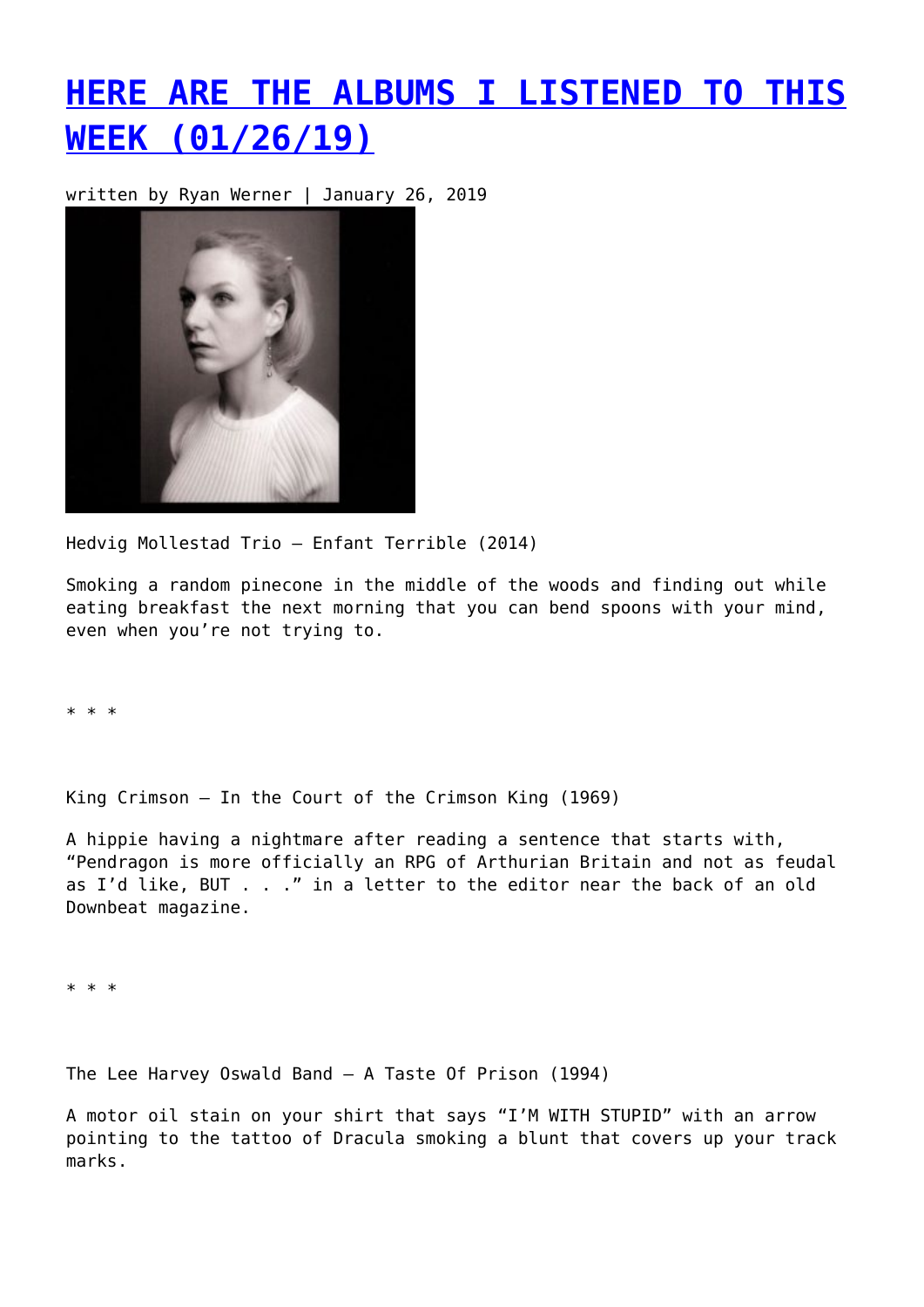\* \* \*

Drunken Boat – See Ruby Falls (1992)

The communication between your brain and your stomach as you over-think all the things that could happen before your appearance on a game show where you could win a date with the ghost of Catfish Hunter.

\* \* \*

UFO – Phenomenon (1974)

You get kicked out of the laser light show for fist-fighting with a kid you accuse of stealing one of the beers you snuck in.

\* \* \*

Agassiz – Pulse1A (2018)

A Bricklin SV-1 trying to pick up speed on a twenty-mile patch of tundra in an attempt to time travel.

\* \* \*

Monroe Mustang – Plain Sweeping Themes For the Unprepared (1998)

You and watch both die and get revived at the same time right after you explain to everyone at your class reunion that you haven't been up to much in the past twenty years.

\* \* \*